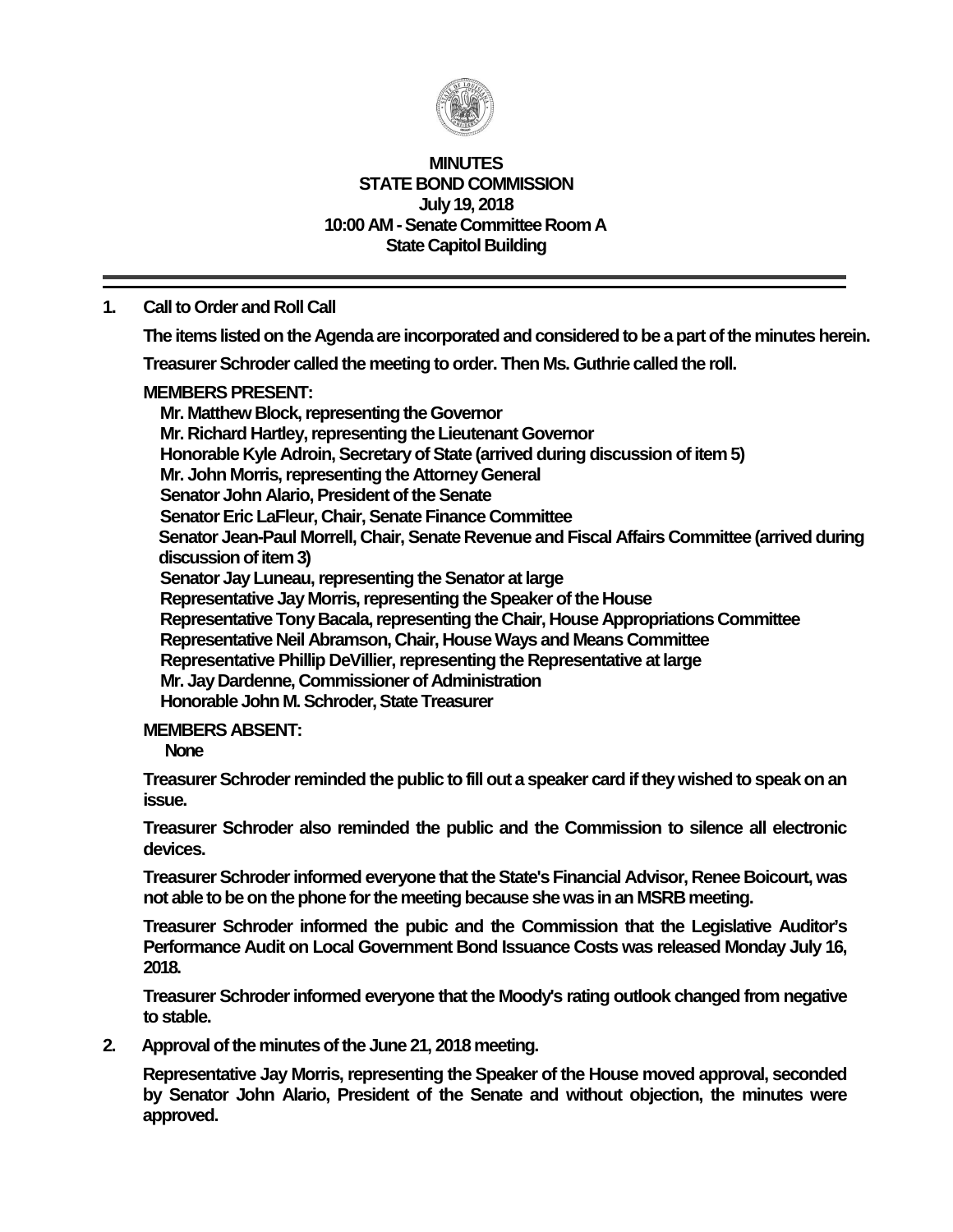# **Local Governmental Units -Elections (December 8, 2018)**

# **3. L18-219 -Evangeline Parish, Vidrine Gravity Drainage District No. 7**

3.71 mills tax, 10 years, 2020-2029, constructing, improving, maintaining and operating drainage works.

**Ms. Folse provided a synopsis. Treasurer Schroder advised Senator Eric LaFleur, Chair,Senate Finance Committee requested to be recused from this item. Representative Phillip DeVillier, representing the Representative at large moved approval, seconded by Senator John Alario, President of the Senate and without objection, the item was approved.**

# **Local Political Subdivisions -Loans**

### **4. L18-191 - Allen Parish, Recreation District No. 2**

Not exceeding \$350,000 Limited Tax Certificates of Indebtedness, Series 2018, not exceeding 3.85%, mature no later than March 1, 2028, acquiring and constructing recreational facilities.

**Ms. Folse provided a synopsis. Representative Jay Morris, representing the Speaker of the House moved approval, seconded by Senator John Alario, President of the Senate and without objection,the item was approved.**

#### **5. L18-207 -East Baton Rouge Parish Law Enforcement District**

Not exceeding \$16,500,000 Revenue Anticipation Notes, Series 2018, not exceeding 6%, mature no later than March 1, 2019, current operations.

**Ms. Folse provided a synopsis. Representative Jay Morris, representing the Speaker of the House moved approval, seconded by Senator John Alario, President of the Senate and without objection,the item was approved.**

#### **6. L18-213 -Iberia Parish, Fire Protection District No. 1**

Not exceeding \$1,000,000 Revenue Anticipation Notes, not exceeding 5%, not exceeding 1 year, current expenses.

**Ms. Folse provided a synopsis. Representative Jay Morris, representing the Speaker of the House moved approval, seconded by Senator John Alario, President of the Senate and without objection,the item was approved.**

### **7. L18-215 - Rapides Parish, Fire Protection District No. 18**

Not exceeding \$125,000 Limited Tax Certificates, in one or more series, not exceeding 6%, not exceeding 3 years, acquiring and constructing fire protection and emergency medical service facilities, vehicles and equipment.

**Ms. Folse provided a synopsis. Representative Jay Morris, representing the Speaker of the House moved approval, seconded by Senator John Alario, President of the Senate and without objection,the item was approved.**

### **8. L18-217 -St. Tammany Parish, Recreation District No. 14**

Not exceeding \$1,425,000 Limited Tax Certificates of Indebtedness, in one or more series, not exceeding 6%, mature no later than March 1, 2029, acquiring, constructing and/or improving parks, playgrounds, recreation centers and other recreational facilities, together with necessary furniture and equipment.

**Representative Jay Morris, representing the Speaker of the House moved conditional approval contingent upon verification of the certified resolution adopted by the Parish Council authorizing the incurrence of the debt, which was adopted on July 12, 2018. The motion was seconded by Senator John Alario, President of the Senate and without objection, the item was conditionally approved.**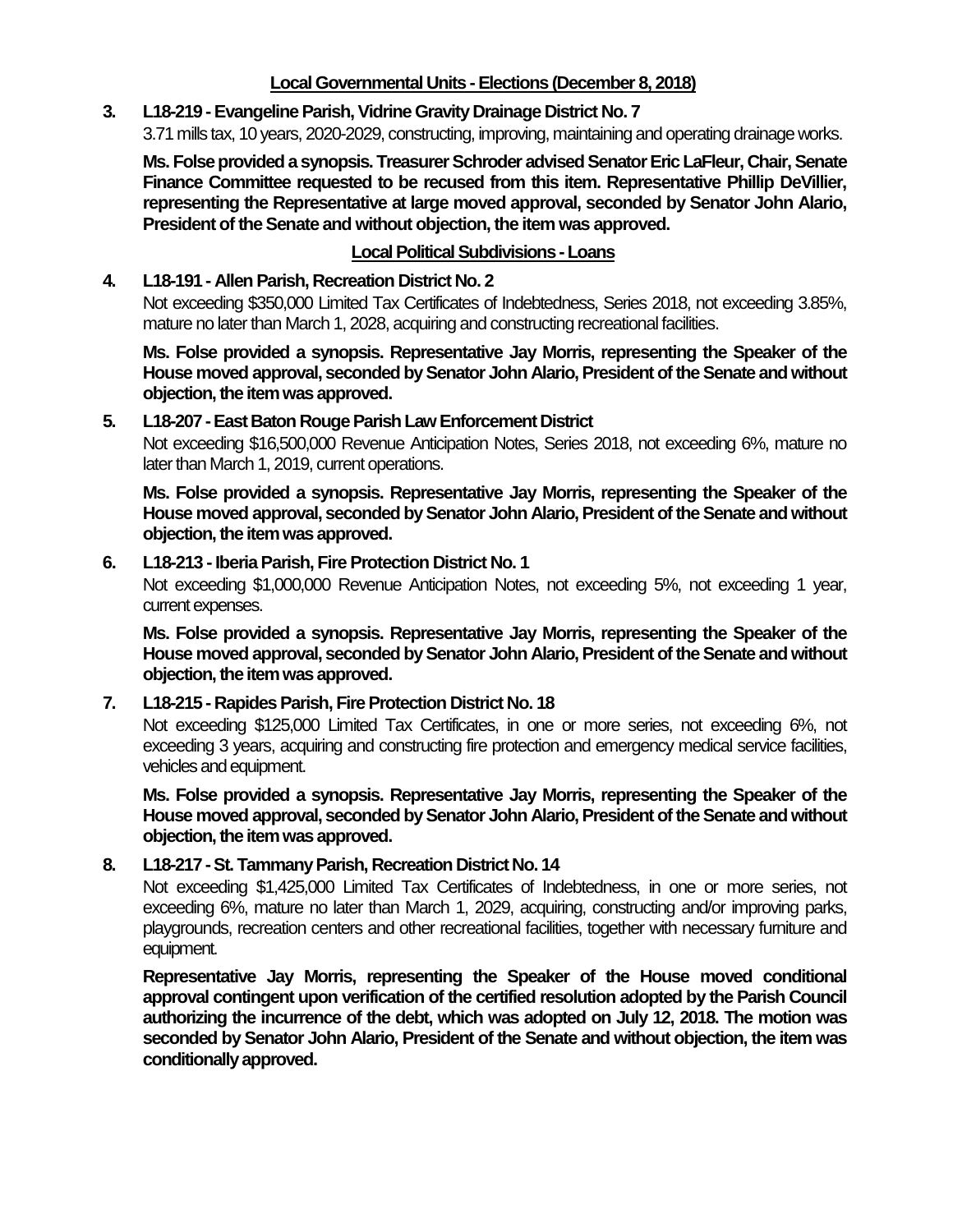# **9. L18-221 -St. Tammany Parish, Hospital Service District No. 2**

Not exceeding \$11,000,000 Hospital Indebtedness, in one or more series, not exceeding 6%, not exceeding 10 years, constructing, acquiring and/or improving hospital facilities, equipment and furnishings, including but not limited to computer hardware and software upgrades for Slidell Memorial Hospital.

**Ms. Folse provided a synopsis. Representative Jay Morris, representing the Speaker of the House moved approval, seconded by Senator John Alario, President of the Senate and without objection,the item was approved.**

#### **Local Political Subdivisions - Bonds -Final Approval**

**10. L18-212 - Allen Parish, Southwest Allen Parish Waterworks District No. 2 (LDH Program)** Not exceeding \$4,000,000 Taxable Water Revenue Bonds, in one or more series, not exceeding 2.45%, not exceeding 22 years, constructing and acquiring improvements and replacements to the drinking water system, including equipment and fixtures therefor.

**Ms. Folse provided a synopsis. Representative Jay Morris, representing the Speaker of the House moved approval, seconded by Senator John Alario, President of the Senate and without objection,the item was approved.**

#### **11. L18-167 - Caddo Parish, Fire District No. 5**

Not exceeding \$855,000 General Obligation Refunding Bonds, in one more series, not exceeding 3.85%, not exceeding 10 years, refunding General Obligation Bonds, Series 2008.

**Ms. Folse provided a synopsis. Representative Jay Morris, representing the Speaker of the House moved approval, seconded by Senator John Alario, President of the Senate and without objection,the item was approved.**

#### **12. L18-218 -Iberia and Vermilion Parishes, Town of Delcambre**

**(1)** Not exceeding \$2,013,000 Water Revenue Bonds, not exceeding 3.125%, not exceeding 40 years, constructing and acquiring improvements and replacements to the drinking water system, including appurtenant equipment and fixtures; **(2)** Not exceeding \$2,013,000 Taxable Bond Anticipation Notes, not exceeding 2.45%, not exceeding 2 years, interim financing.

**Ms. Folse provided a synopsis. Additional information was provided by Alan Offner, Bond Counsel, Foley & Judell, LLP and Meredith Hathorn, Bond Counsel, Foley & Judell, LLP. After a brief discussion, Representative Jay Morris, representing the Speaker of the House moved approval, seconded by Senator John Alario, President of the Senate and without objection, the item was approved.**

### **13. L18-208 - Lafayette Parish, Waterworks District South**

Not exceeding \$1,500,000 Water Revenue Bonds, Series 2018, not exceeding 3.5%, not exceeding 13 years, constructing and acquiring improvements, extensions and replacements to the waterworks system including appurtenant equipment and fixtures.

**Representative Jay Morris, representing the Speaker of the House moved conditional approval contingent upon verification of the certified resolution adopted by the Parish Council authorizing the incurrence of the debt, which was adopted on July 12, 2018. The motion was seconded by Senator John Alario, President of the Senate and without objection, the item was conditionally approved.**

### **14. L18-210 -Sabine Parish School Board, Sales Tax District No. 1**

Not exceeding \$1,500,000 Sales Tax Bonds, Series 2018, not exceeding 4%, mature no later than August 1, 2028, constructing and improving public school buildings and facilities, including acquiring equipment and furnishings.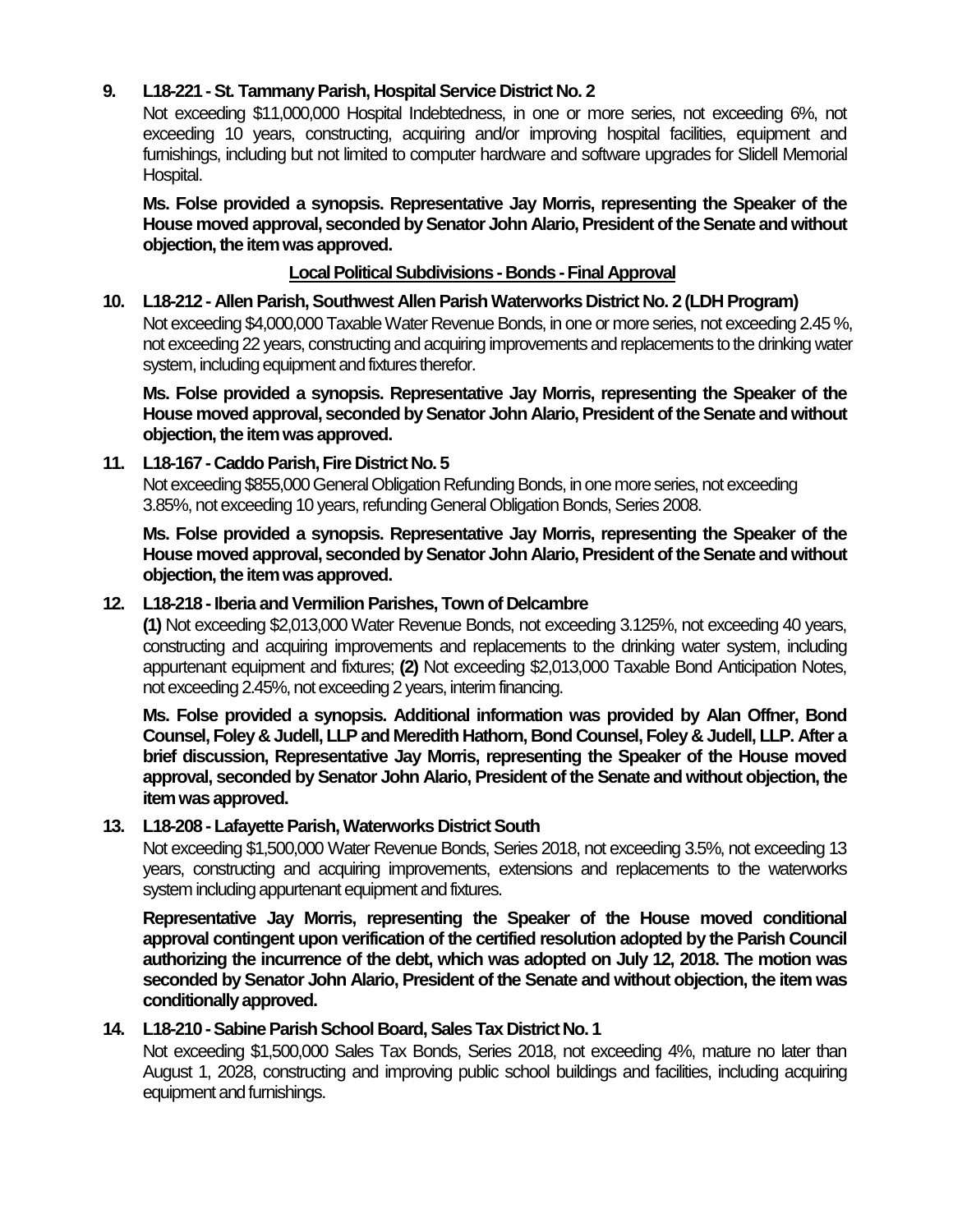**Ms. Folse provided a synopsis. Representative Jay Morris, representing the Speaker of the House moved approval, seconded by Senator John Alario, President of the Senate and without objection,the item was approved.**

# **15. L18-017A -Vermilion Parish, Village of Maurice**

**(1)** Not exceeding \$8,214,000 Sewer Revenue Bonds, not exceeding 3.5%, not exceeding 40 years, construct and acquire improvements and extensions to the sewerage system, including appurtenant equipment, fixtures and accessories; **(2)** Not exceeding \$8,214,000 Bond Anticipation Notes, not exceeding 5%, not exceeding 2 years, interim financing.

**Ms. Folse provided a synopsis. Representative Jay Morris, representing the Speaker of the House moved approval, seconded by Senator John Alario, President of the Senate and without objection,the item was approved.**

### **16. L18-216 -Winn Parish, City of Winnfield (LDH Program)**

Not exceeding \$800,000 Taxable Water Revenue Bonds, or other evidences of indebtedness, in one or more series, not exceeding 2.45%, not exceeding 22 years, constructing and acquiring improvements, and replacements to the drinking water system, including equipment and fixtures.

**Ms. Folse provided a synopsis. Additional information was provided by Alan Offner, Bond Counsel, Foley & Judell, LLP and Meredith Hathorn, Bond Counsel, Foley & Judell, LLP. After a brief discussion, Representative Jay Morris, representing the Speaker of the House moved approval, seconded by Senator John Alario, President of the Senate and without objection, the item was approved.**

# **Political Subdivisions - Bonds**

# **17. S18-017 - Louisiana Community Development Authority (Bossier Parish Public Improvement Projects)**

Not exceeding \$50,000,000 Revenue and Refunding Bonds, in one or more series, taxable and/or taxexempt, not exceeding 6%, not exceeding 30 years, **(1)** approximately \$8,235,000 Revenue Refunding Bonds, refunding a portion of Sales Tax Refunding Bonds, Series 2016B and **(2)** approximately \$41,765,000 Revenue Bonds, capital improvements.

**Ms. Folse provided a synopsis. Representative Jay Morris, representing the Speaker of the House moved approval, seconded by Senator John Alario, President of the Senate and without objection,the item was approved.**

### **Ratifications and or Amendments to Prior Approvals**

**Ms. Folse provided a synopsis on Items 18 and 19. Additional information was provided by John Poche, Underwriter, Raymond James and David Henderson, Bond Counsel, Foley & Judell, LLP.** 

### **18. L16-056A - Ascension Parish School Board, Parishwide School District**

Amendment of a prior approval granted on February 18, 2016, to reflect change in structure and associated cost of issuance and professionals.

**Representative Jay Morris, representing the Speaker of the House moved approval, seconded**  by Senator John Alario, President of the Senate and without objection, the item was approved.

### **19. L16-368B -West Baton Rouge Parish School Board, School District No. 3**

Amendment of prior approvals granted on October 20, 2016 and May 18, 2017, to reflect change in cost of issuance and professionals.

**Representative Jay Morris, representing the Speaker of the House moved approval, seconded**  by Senator John Alario, President of the Senate and without objection, the item was approved.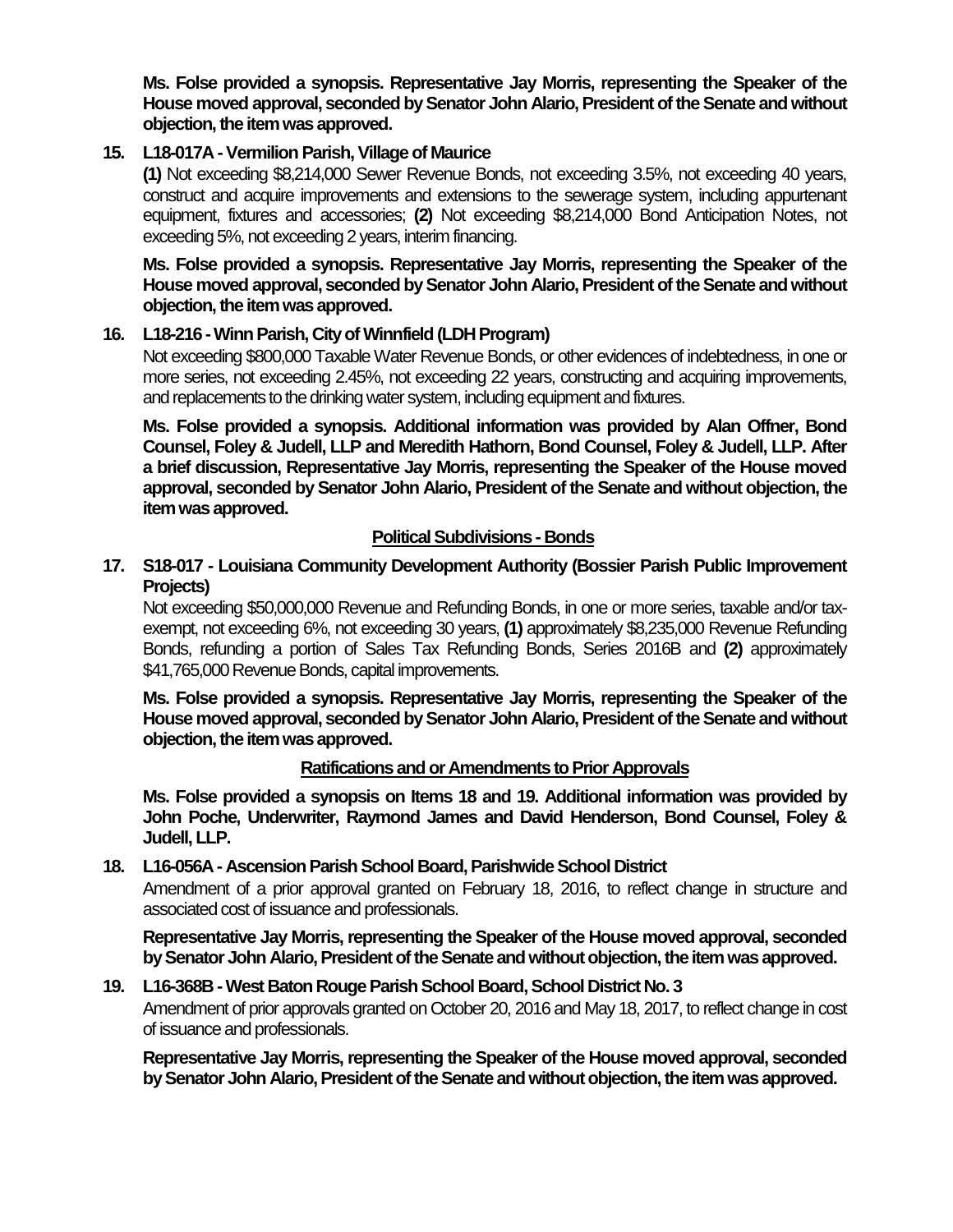### **Lines of Credit**

**Ms. Folse provided a synopsis on Item 20, Cash Lines of Credit -Priority 1 -State Projects; Item 21, Cash Lines of Credit - Priority 1 - Non-State Projects Local Governments; Item 22, Cash Lines of Credit - Priority 1 - Non-State Projects - Non-Government Organizations; Item 23, Non-Cash Lines of Credit - Priority 5 - State Projects; Item 24, Non-Cash Lines of Credit - Priority 5 - Non-State Projects - Local Governments; Item 25, Non-Cash Lines of Credit- Priority 5 - Non-State Projects - Non-Government Organizations. Additional information was provided by Mark Moses, Director, Office of Facility Planning & Control and Barbara Goodson, Deputy Commissioner, Division of Administration. After a brief discussion, Mr. Jay Dardenne, Commissioner of Administration moved to approve Items 20 through 25. The motion was seconded by Senator John Alario, President of the Senate, there was an objection to the motion by Honorable John M. Schroder, State Treasurer, and with a roll call vote of 8 to 5, the motion was approved. Upon conclusion and the reading of votes, Representative Neil Abramson, Chair, House Ways and Means Committee, requested to change his vote to "Yes". Therefore, the official roll call vote was 9 to 4.**

#### **20. Priority 1 - Cash -State Projects**

Resolution setting forth the official intent by the State Bond Commission to reimburse Lines of Credit expenditures with proceeds of General Obligation Bonds for requests submitted by the Office of the Commissioner, Division of Administration, Office of the Governor, for granting of line of credit and authorization to issue General Obligation Bonds in the amount of \$460,979,800 for State projects contained in Priority 1 of the current Capital Outlay Act (Act 29 of the 2018 Regular Session) and listed in the attached exhibit.

**Mr. Jay Dardenne, Commissioner of Administration moved approval, seconded by Senator John Alario, President of the Senate, there was an objection to the motion by Honorable John M. Schroder, State Treasurer, and with a roll call vote of 9 to 4, the motion was approved.**

### **21. Priority 1 - Cash - Non-State Projects - Local Governments**

Resolution setting forth the official intent by the State Bond Commission to reimburse Lines of Credit expenditures with proceeds of General Obligation Bonds for requests submitted by the Office of the Commissioner, Division of Administration, Office of the Governor, for granting of line of credit and authorization to issue General Obligation Bonds in the amount of \$142,304,000 for Non-State Local Government projects contained in Priority 1 of the current Capital Outlay Act (Act 29 of the 2018 Regular Session) and listed in the attached exhibit.

**Mr. Jay Dardenne, Commissioner of Administration moved approval, seconded by Senator John Alario, President of the Senate, there was an objection to the motion by Honorable John M. Schroder, State Treasurer, and with a roll call vote of 9 to 4, the motion was approved.**

### **22. Priority 1 - Cash - Non-State Projects - Non-Government Organizations**

Resolution setting forth the official intent by the State Bond Commission to reimburse Lines of Credit expenditures with proceeds of General Obligation Bonds for requests submitted by the Office of the Commissioner, Division of Administration, Office of the Governor, for granting of line of credit and authorization to issue General Obligation Bonds in the amount of \$51,398,200 for Non-Government Organization projects contained in Priority 1 of the current Capital Outlay Act (Act 29 of the 2018 Regular Session) and listed in the attached exhibit.

**Mr. Jay Dardenne, Commissioner of Administration moved approval, seconded by Senator John Alario, President of the Senate, there was an objection to the motion by Honorable John M. Schroder, State Treasurer, and with a roll call vote of 9 to 4, the motion was approved.**